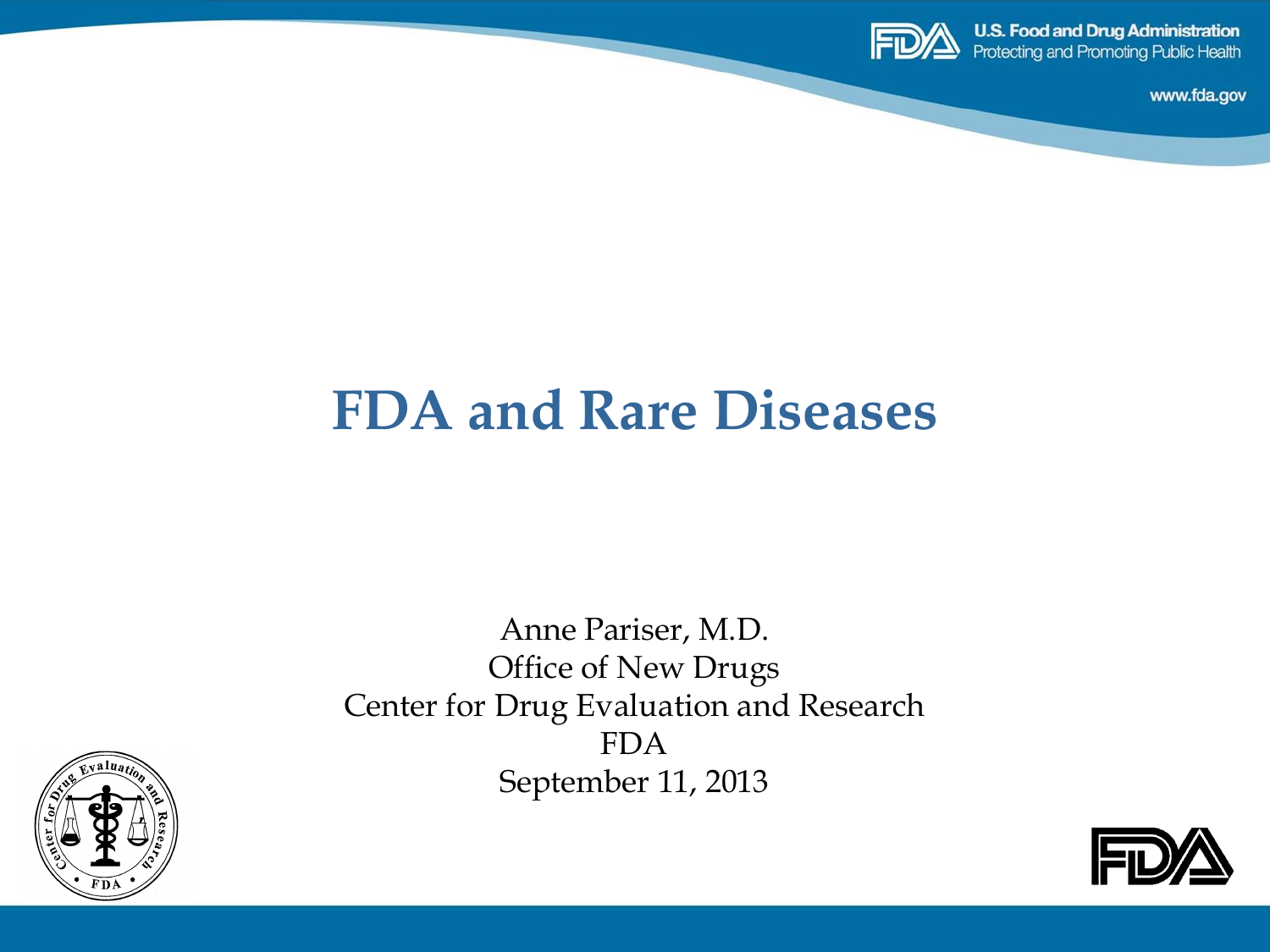

www.fda.gov

#### **Common Ground**

#### Effective, safe, quality treatments for patients with rare diseases

#### FDA Center for Drug Evaluation and Research (CDER)'s mission:

"To promote and protect the public health by ensuring that safe and effective drugs are available to Americans"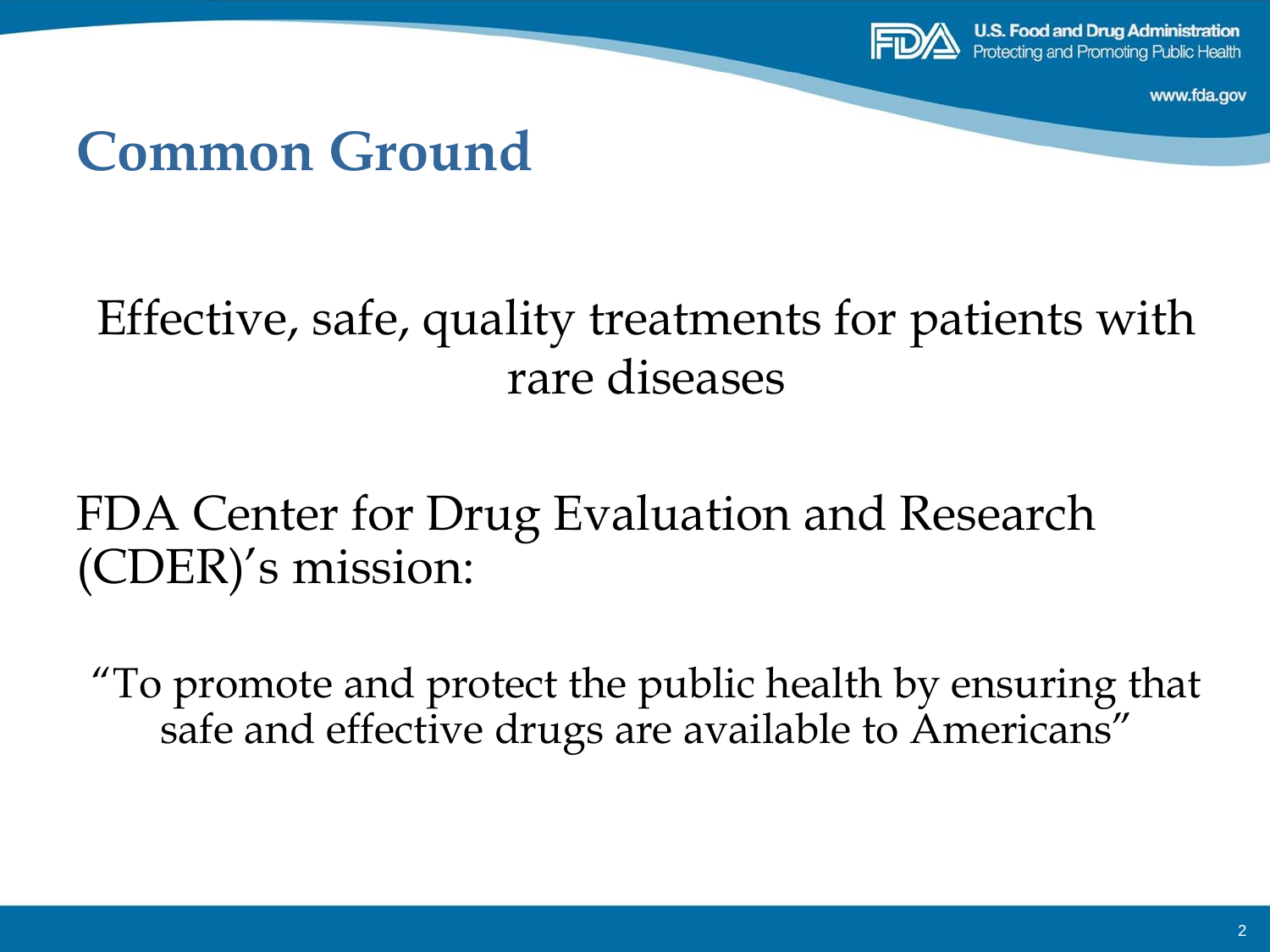

www.fda.gov

### **FDA CDER: What we do**

- CDER regulates:
	- Drugs (Rx and OTC), and therapeutic biological products
	- Other Centers and Products
		- Blood products, products derived from human or animal tissue, stem cell and genetic therapies, vaccine (CBER)
		- Nutritional supplements, medical foods (CFSAN)
		- Devices, diagnostic tests (CDRH, CBER)
- CDER Office of New Drugs (OND) responsibilities:
	- Provide regulatory oversight for investigational (IND) studies during drug development
	- Make decisions regarding marketing approval for new drugs
	- Provide guidance to regulated industry on a wide variety of clinical, scientific and regulatory matters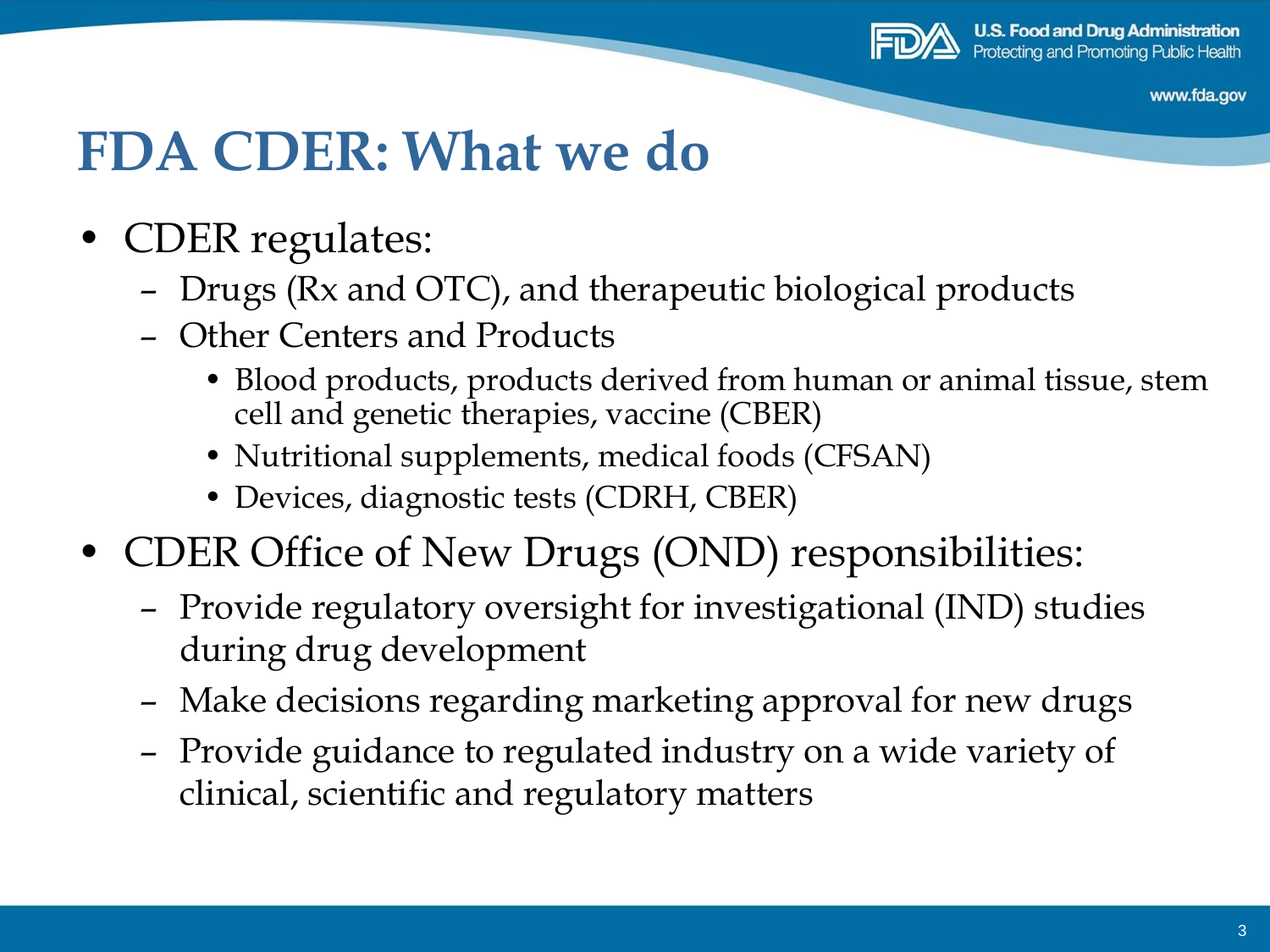

www.fda.gov

### **CDER's Role**

#### Drug development overview



E.g., Drug discovery/MOA Animal models Endpoint development Natural history

FDA's oversight begins when testing investigational new drug in human subjects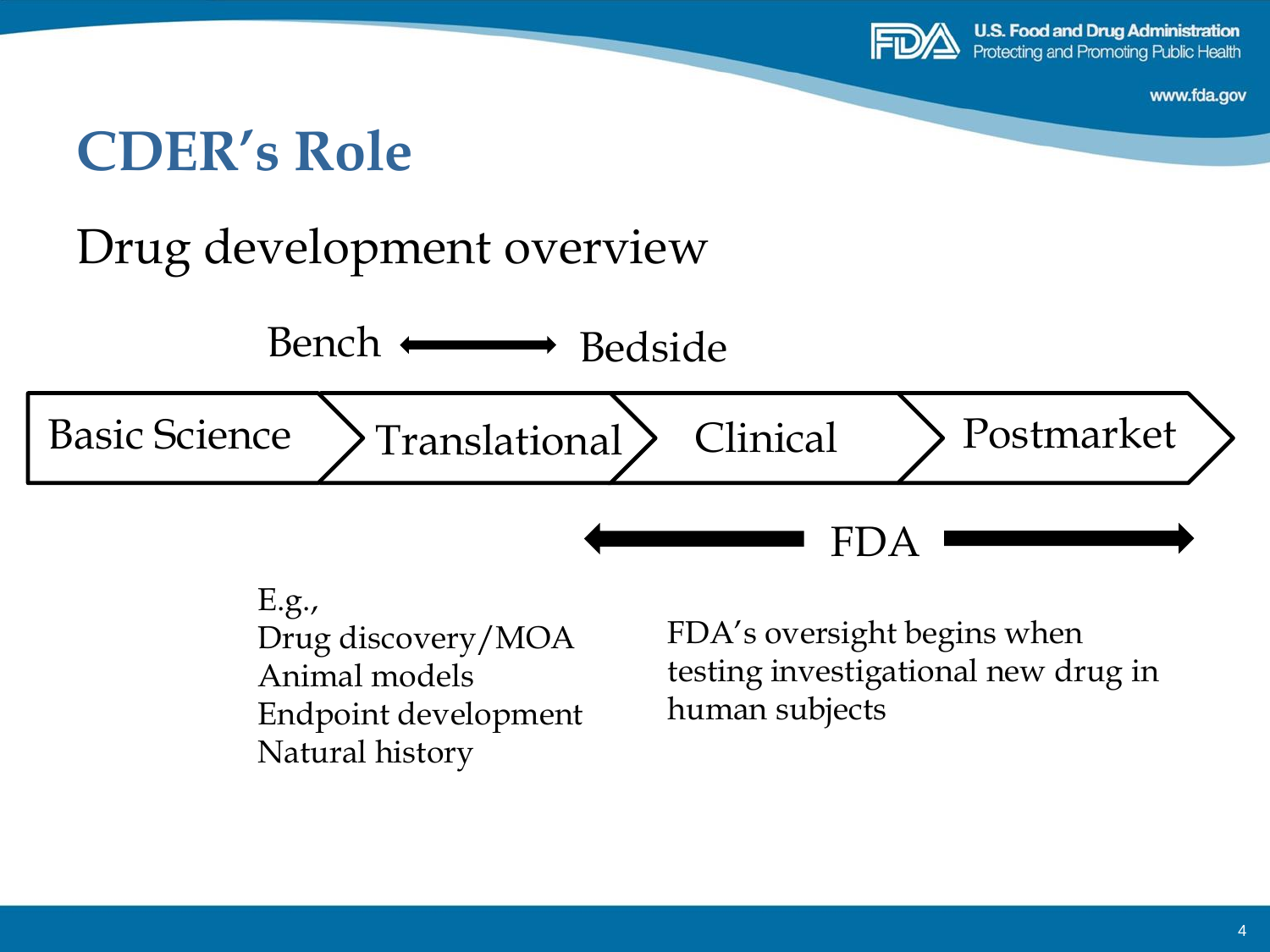

### **Rare Diseases and Orphan Drugs**

- Fastest growing area of clinical research and drug development
- ~450 orphan drugs approved (9/8/13)
	- $-$  ~1/2 novel products, ~1/2 are repurposed drugs
	- Increases by  $\sim$ 20-25 orphan products/year
- Large public health considerations
	- Collectively, ~25 million Americans with rare diseases
	- ~7,000 different diseases
	- Most are serious and have unmet medical needs
	- Many affect vulnerable populations (e.g., children)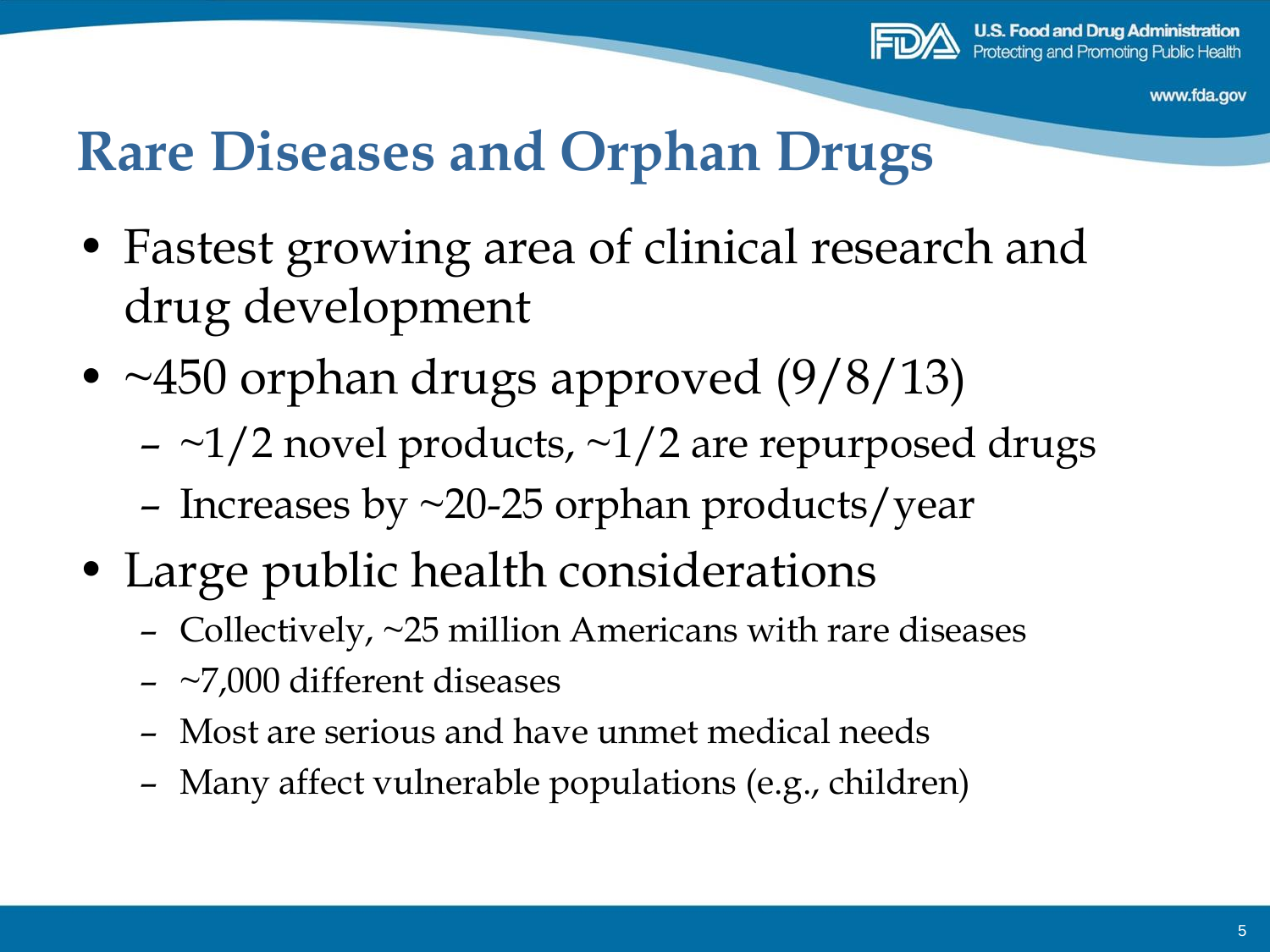

# **Rare Diseases (2)**

- Considerations for Clinical Development
	- Small numbers of patients with the individual disorders
		- Limited opportunity for study and replication of results
		- Drug approval requires "substantial evidence" of effectiveness, safety and product quality, usually from at least 1 adequate and well-controlled trial
	- Hard to diagnosis, long delays in diagnosis
		- Few healthcare professionals familiar w/individual disorders
		- Centers of Excellence few, often sparsely dispersed
	- Highly diverse collection of disorders
		- Substantial heterogeneity between and within the rare diseases
		- Diseases incompletely understood
	- Most rare diseases do not have approved treatments
		- Lack regulatory precedent
		- Often lack accepted endpoints, outcome assessments, instruments and tools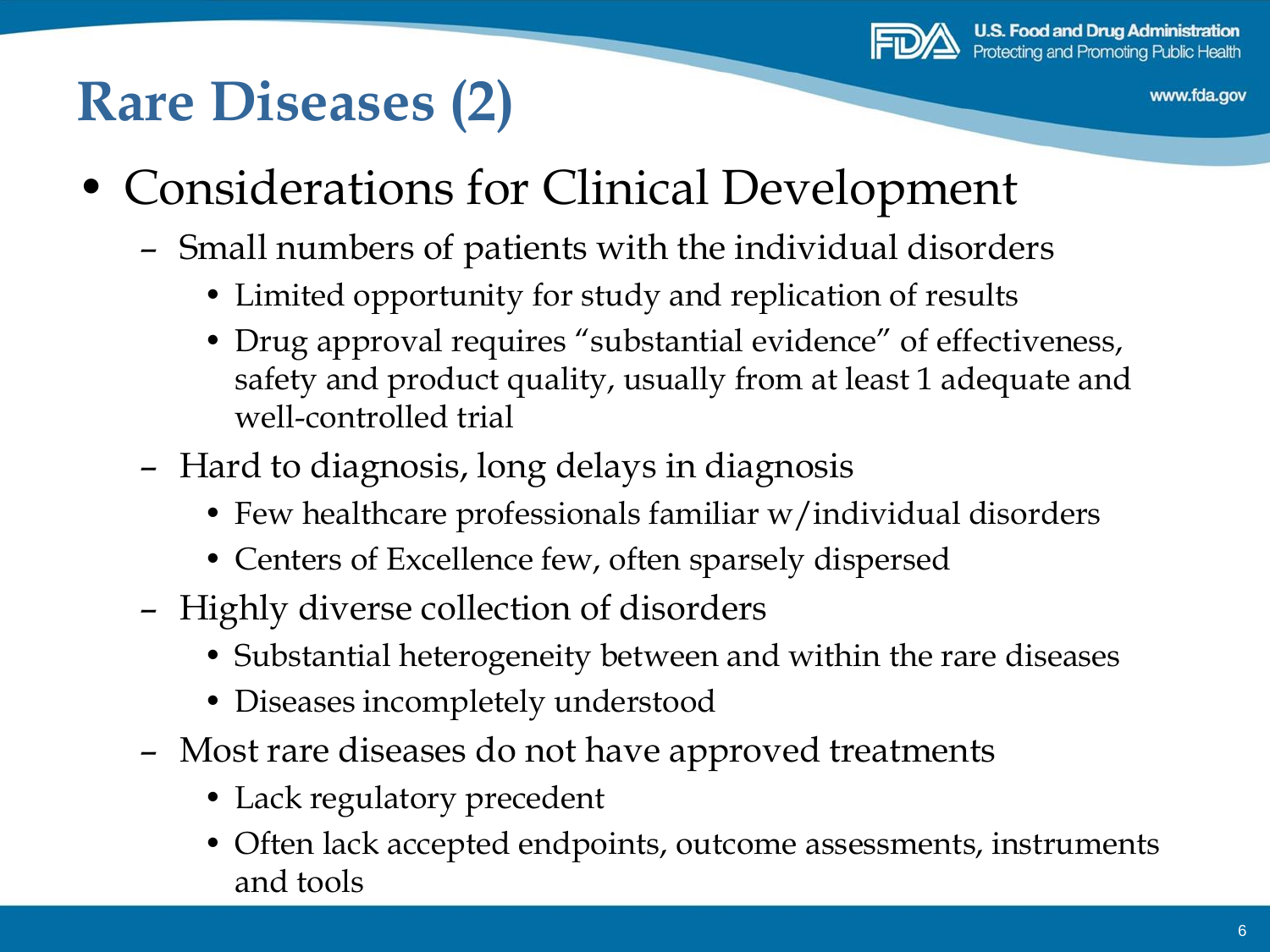

www.fda.gov

### **FDA and Rare Diseases**

- Many offices, programs and initiatives
- A few:
	- Office of Orphan Products Development
	- Office of Special Health Issues
	- CDER Rare Diseases Program
	- Small Business Assistance
	- Critical Path
	- Expedited development pathways
	- New legislation FDASIA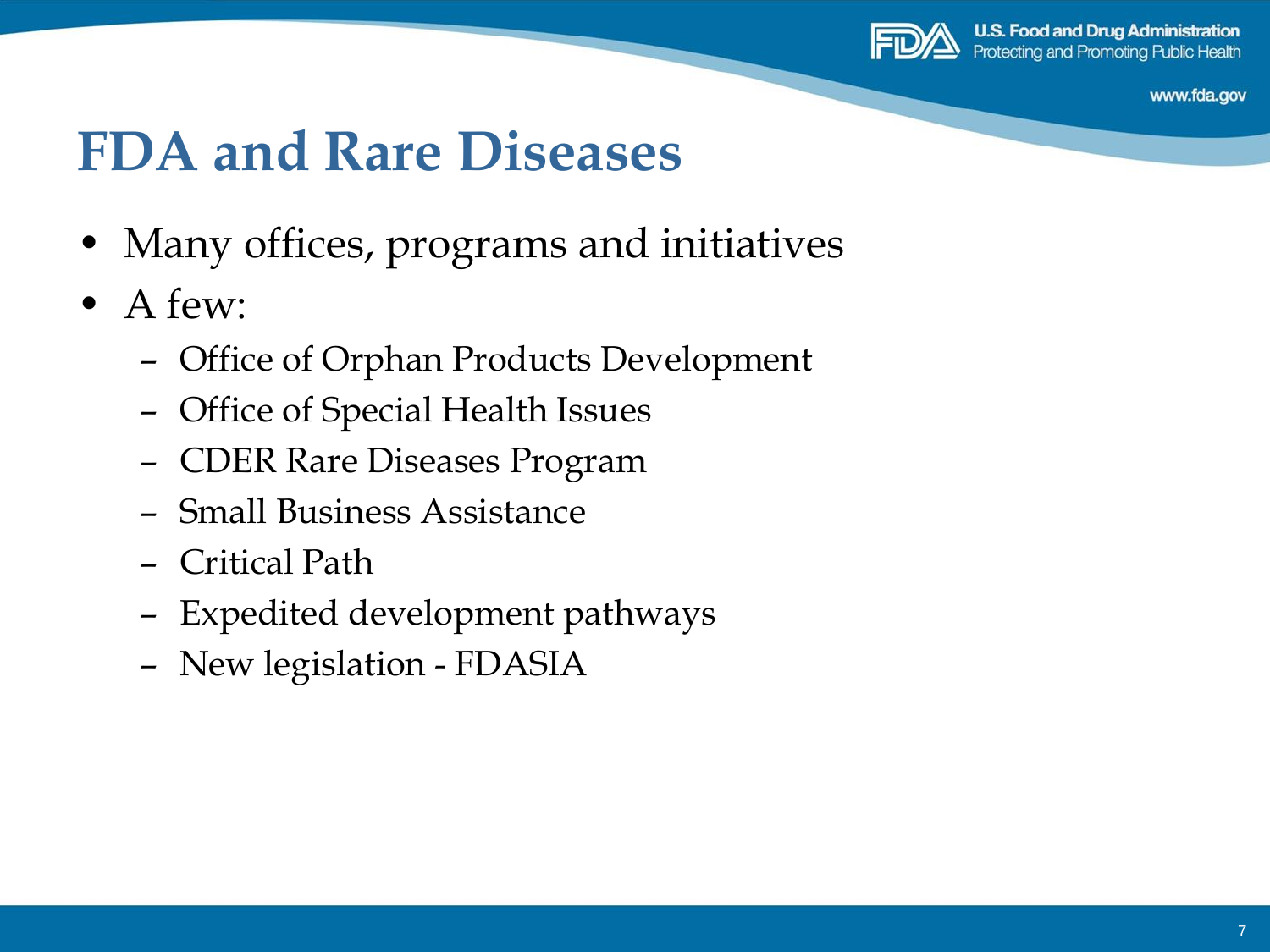

www.fda.gov

### **FDASIA/PDUFA V**

- FDASIA = Food and Drug Administration Safety and Innovation Act
- Signed into law July 9, 2012
	- PDUFA = Prescription Drug User Fee Act
	- PDUFA V agreement provides FDA with additional funding for new activities during FY 2013-2017
- Major goals
	- Bring to market critical new medicines for patients
	- Maintain FDA's high standards for safety, efficacy and quality
	- Build on success of 20-year history of PDUFA
	- Focus on regulatory science, benefit/risk framework, and patient-focused drug development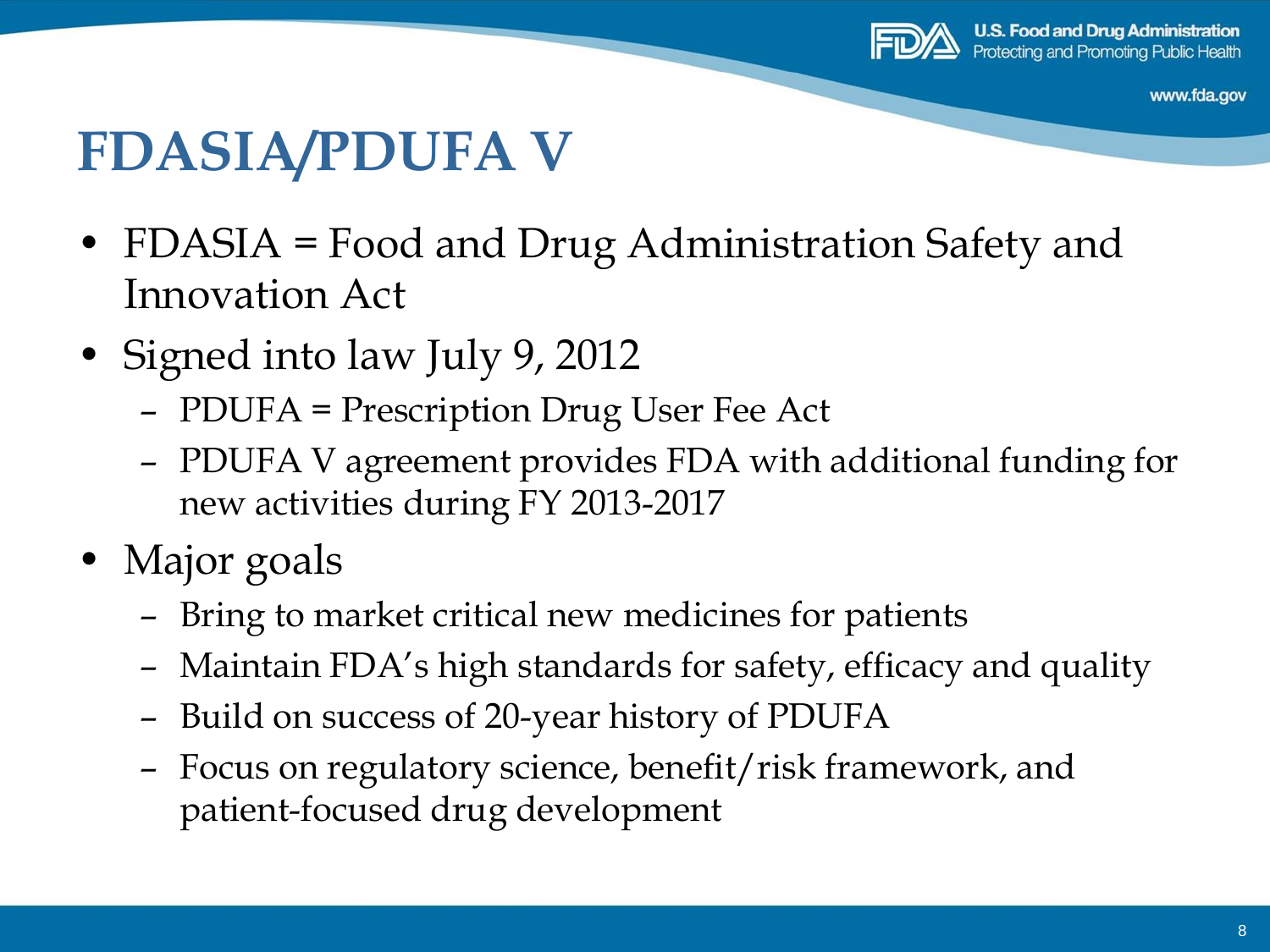

#### **Expedited Programs for Serious Conditions – Drugs and Biologics**

| Program                                             | <b>Qualifying Criteria:</b><br>Serious condition and                                                                                                             | <b>Features</b>                                                                                                      |
|-----------------------------------------------------|------------------------------------------------------------------------------------------------------------------------------------------------------------------|----------------------------------------------------------------------------------------------------------------------|
| <b>Breakthrough</b><br><b>Therapy</b><br><b>New</b> | -Preliminary clinical evidence indicates<br>drug may demonstrate substantial<br>improvement on a clinical significant<br>endpoint over available therapies       | -All Fast Track features<br>-Intensive guidance on efficient drug<br>development<br>-Organizational commitment       |
| Accelerated<br>Approval                             | -Provides meaningful advantage over<br>available therapies<br>-demonstrates effect on surrogate or<br>clinical endpoint that can be measured<br>earlier than IMM | -Approval based on a surrogate or<br>intermediate clinical endpoint reasonably<br>likely to predict clinical benefit |
| <b>Priority Review</b>                              | -Would provide a significant<br>improvement in safety or effectiveness<br>-Or, other qualifying programs                                                         | -Shorter review clock goal for marketing<br>applications<br>$(6 \text{ mo vs } 10 \text{ mo})$                       |
| <b>Fast Track</b>                                   | -Nonclinical or clinical data demonstrate<br>potential to meet an unmet medical need<br>$-Or$ , QIDP                                                             | -Actions to expedite development and<br>review<br>--E.g., meetings<br>-Rolling review                                |

QIDP = qualifying infectious disease pathogen; IMM = irreversible morbidity or mortality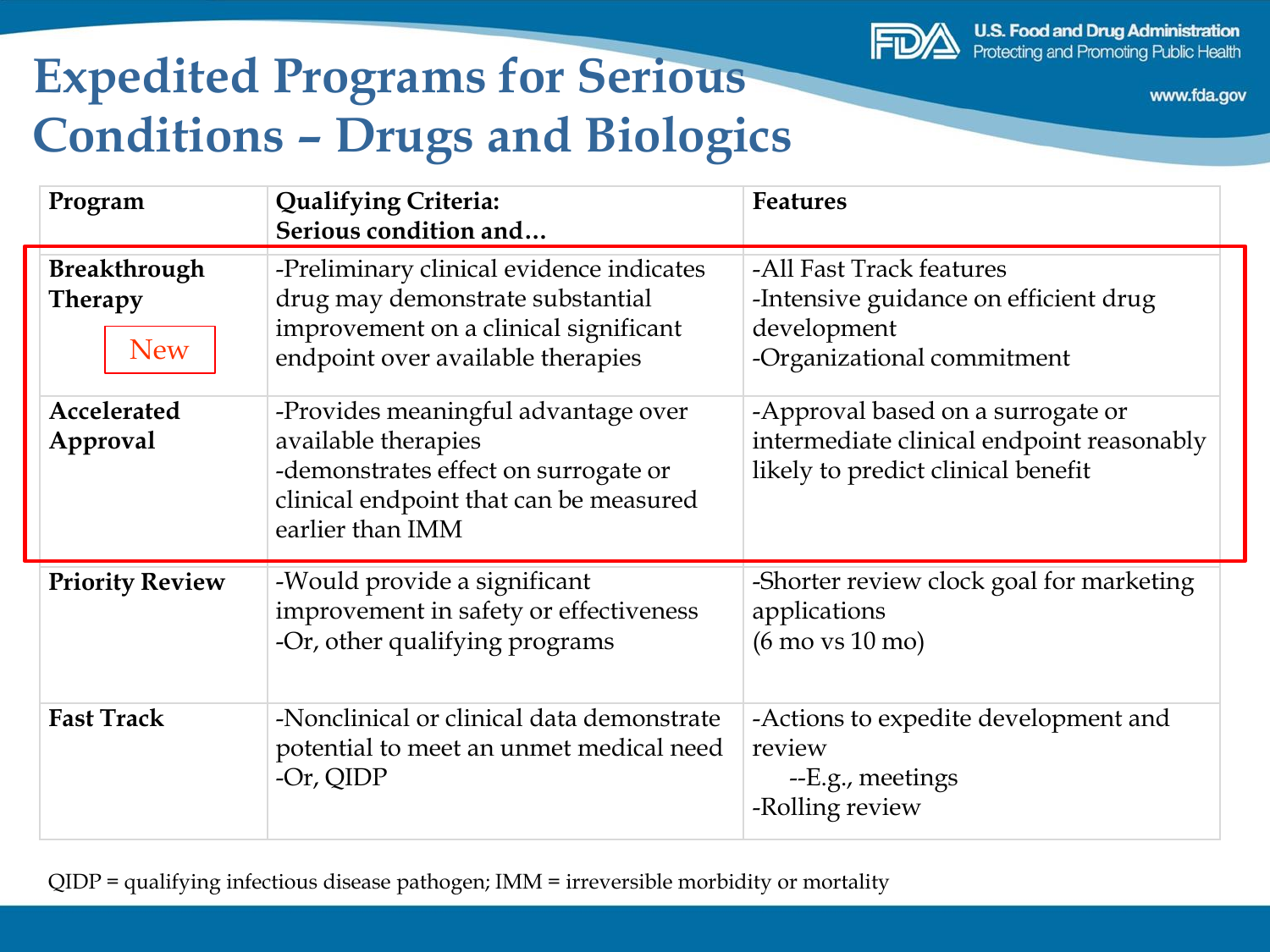

## **Expedited Programs (2)**

- Philosophy first codified into regulations in the 1980s
	- 21 CFR 312.80 Subpart E: Drugs Intended to Treat Serious and Severely-debilitating Illnesses
		- exercise "broadest flexibility in applying the statutory standards, while preserving appropriate guarantees for safety and effectiveness"
		- "recognition that physicians and patients are generally willing to accept greater risks or side effects from products that treat lifethreatening and severely-debilitating illnesses"
		- Evaluate drug in light of the severity of the disease being treated
	- General Procedures, include (but not limited to):
		- Early consultation (§312.82)
		- Treatment protocols (Expanded Access after Phase 2) (§312.83)
		- Risk-benefit analysis (§312.84)
		- Phase 4 studies (§312.85)
		- Safeguards for patient safety (§312.88)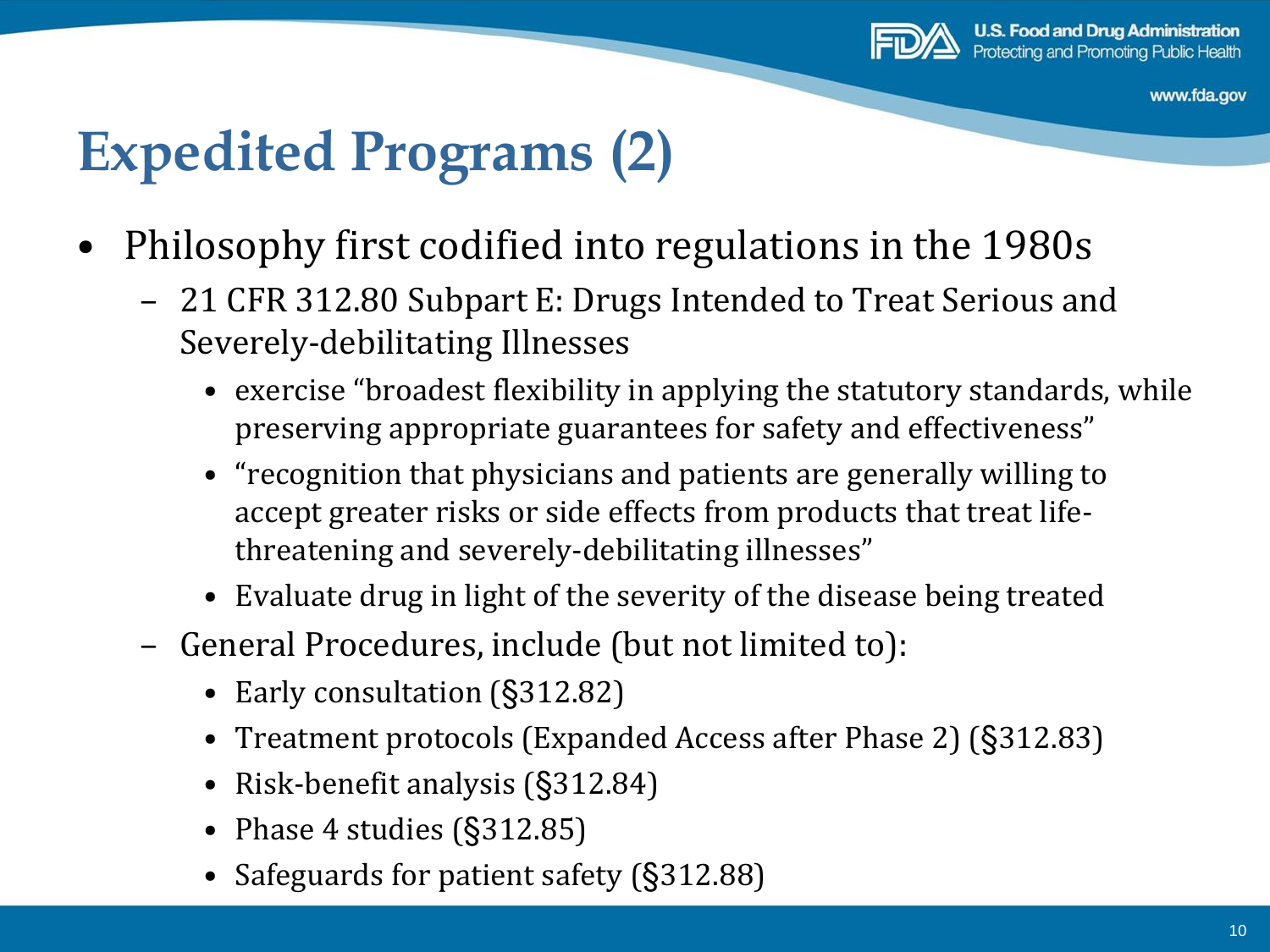

www.fda.gov

## **Other Programs**

- Incentives, e.g.
	- Orphan Drug Act
	- Pediatric Rare Disease Priority Review Voucher (PRV) (new)
	- Neglected Tropical Disease PRV
	- GAIN
- Advice/interactions
	- E.g., CDER OND Rare Diseases Program. Goals:
		- Coordinate the development of RD policy, procedures and training
		- Assist in development of good science as the basis for treatments for RD
		- Work collaboratively with external and internal RD stakeholders
		- Maintain collaborative relationships with CDER's review divisions to promote consistency and innovation for RD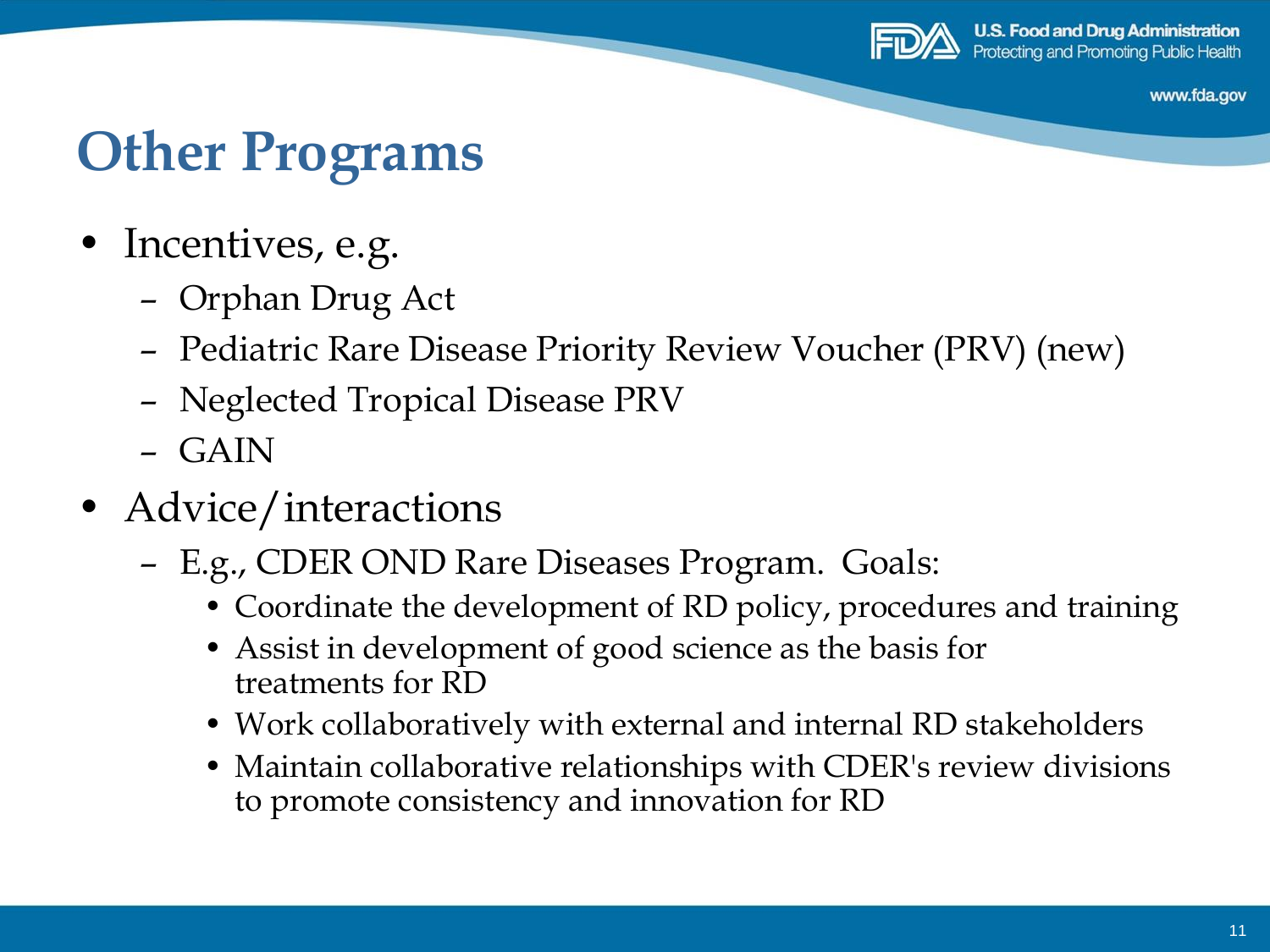

www.fda.gov

## **FDA & PCORI**

- #1 Patient identification and diagnosis
	- Gaps, e.g.,
		- Diagnostic testing, assays, biomarkers
		- Disease etiology and pathophysiology
			- E.g., genetic basis lying disorder
		- Symptom complex, targeted testing
- #2 Patient-focused drug development
	- I.e., what disease manifestations are important to patients?
	- Gaps, e.g.,
		- Patient Reported Outcomes (PROs)
		- Clinical Outcome Assessment (COA) tools and other measurement science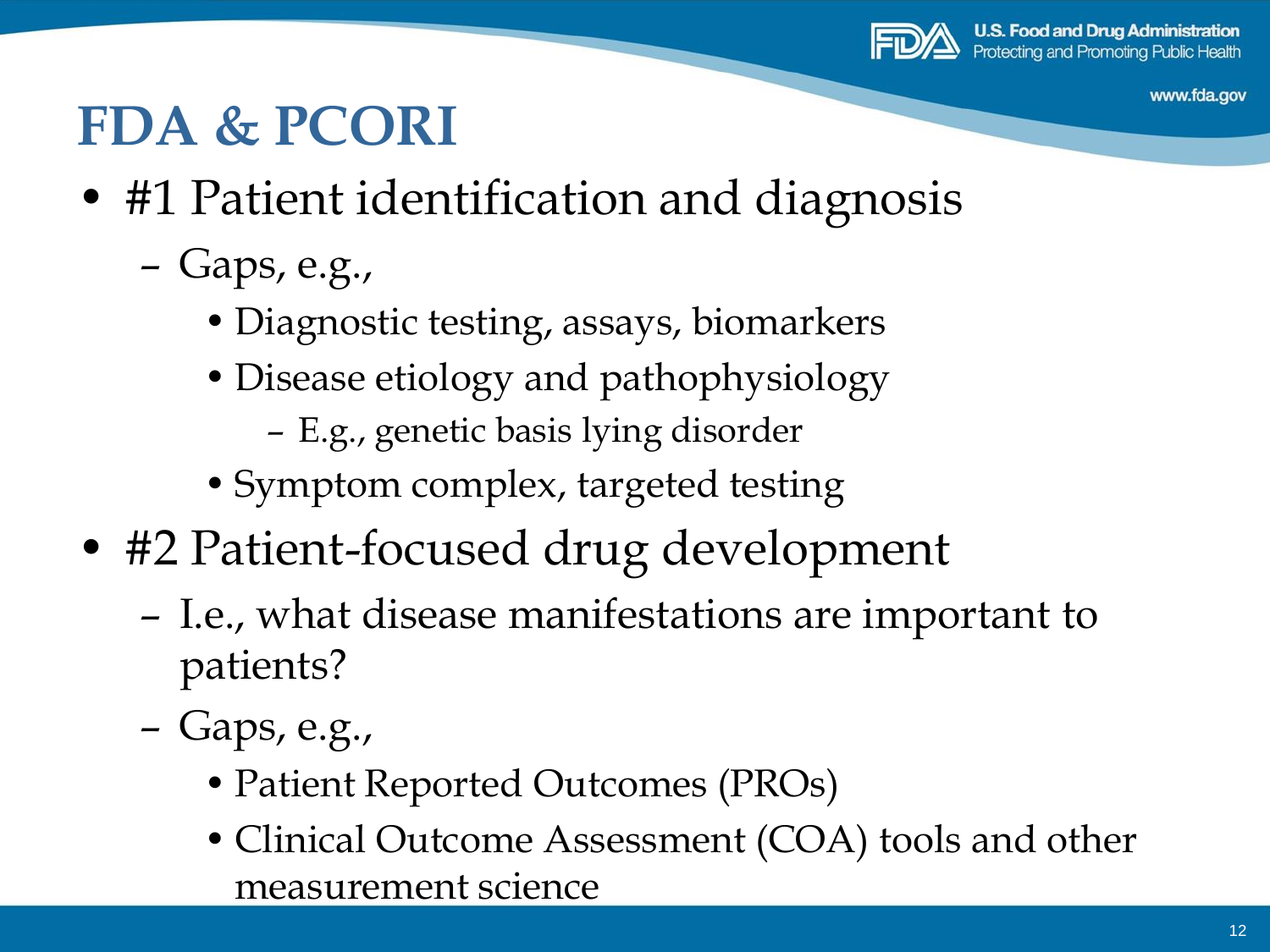

# **FDA & PCORI (2)**

- #3 Patient involvement in translational science
	- Gaps, e.g.,
		- Prospective and comprehensive assessment of disease descriptions
		- Prevalence/incidence estimates
		- Use of EMR?
		- Standard terminology, dictionaries
		- Build upon existing community efforts
- #4 Best practices, Centers of Excellence
	- Gaps, e.g.,
		- Lacking for most diseases
		- Build upon existing practice
		- Disease awareness, training and education of healthcare community